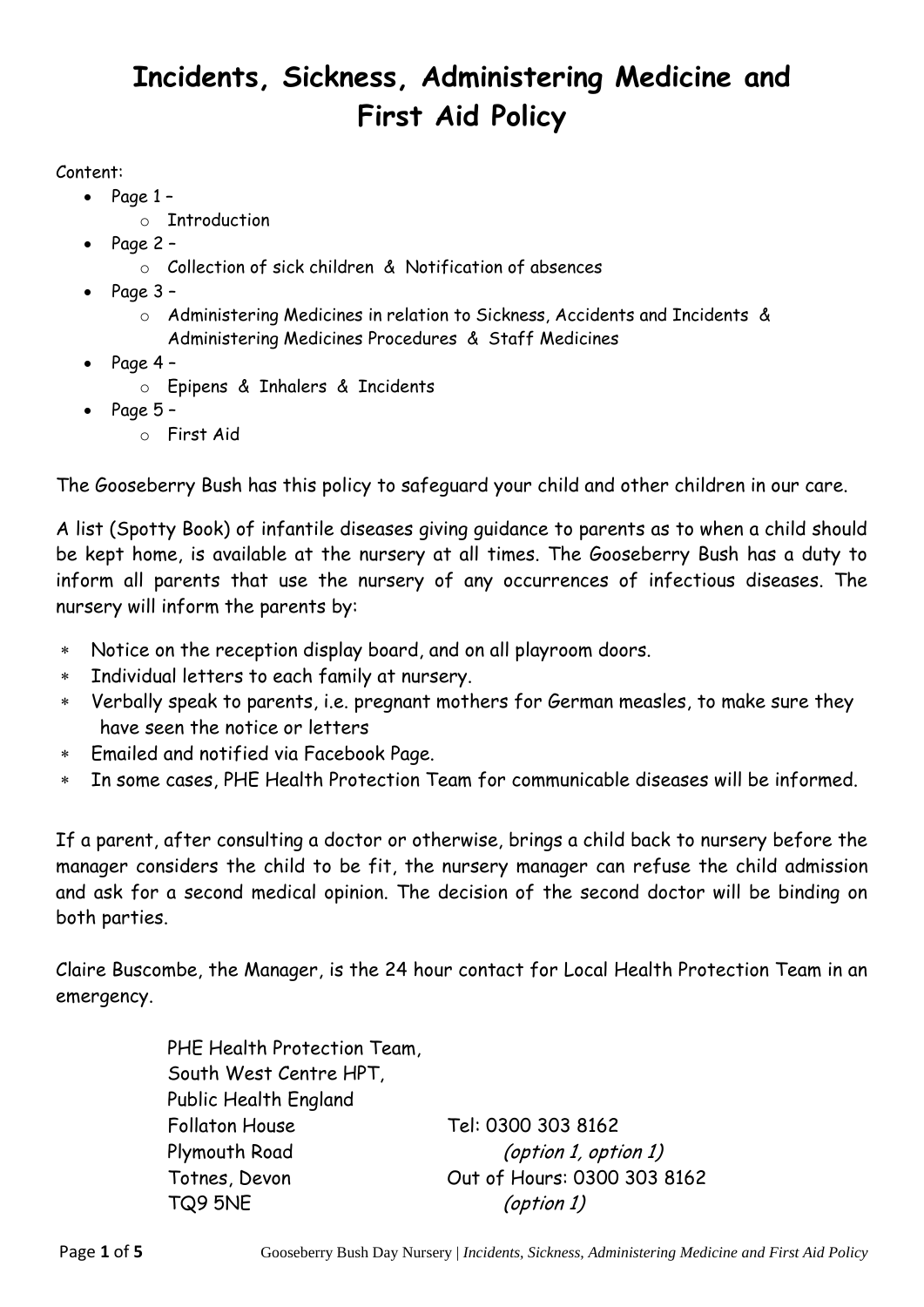### **Collection of sick children:**

Children's health can change in a matter of hours and occasionally a child becomes sick whilst attending nursery. The Gooseberry Bush will contact the parent as soon as possible on work or emergency numbers and the parent will come and collect their child. This is in the interests of their child and the other children in the nursery.

In an emergency, Gooseberry Bush staff will administer first aid - parents are asked for permission during their home visit and their consent is listed in their Parental Consent Booklet. This information is kept on the child's registration record.

If for any reason the parents or emergency contacts can not be reached or arrange for collection immediately, the nursery will:

- Make the child feel as comfortable as possible, i.e. blankets, pillows, quiet area, offer a drink.
- If staff ratios allow, a member of staff will sit with the child until the parents or carer arrive.
- If staff ratios do not allow, we would follow the procedure for sleeping children but setting the timer for 5 minutes instead of 10 minutes checks.

#### Your child should not return to nursery until 48 hours have passed since the last incident.

Every twelve months children's details are printed from the computer and parents are asked to check, amend and sign to say that all personal, emergency contacts and allergies are correct for their child. This ensures in case of emergencies the nursery saves time having current numbers and information to pass on to parents and professionals.

It is the parent's responsibility to inform the nursery of any changes during the 12 months.

#### **Notification of absences:**

If the child is sick, the nursery should be notified by 10.30am on that day – Any child absent without cause will be contacted via telephone to establish the reason for absence.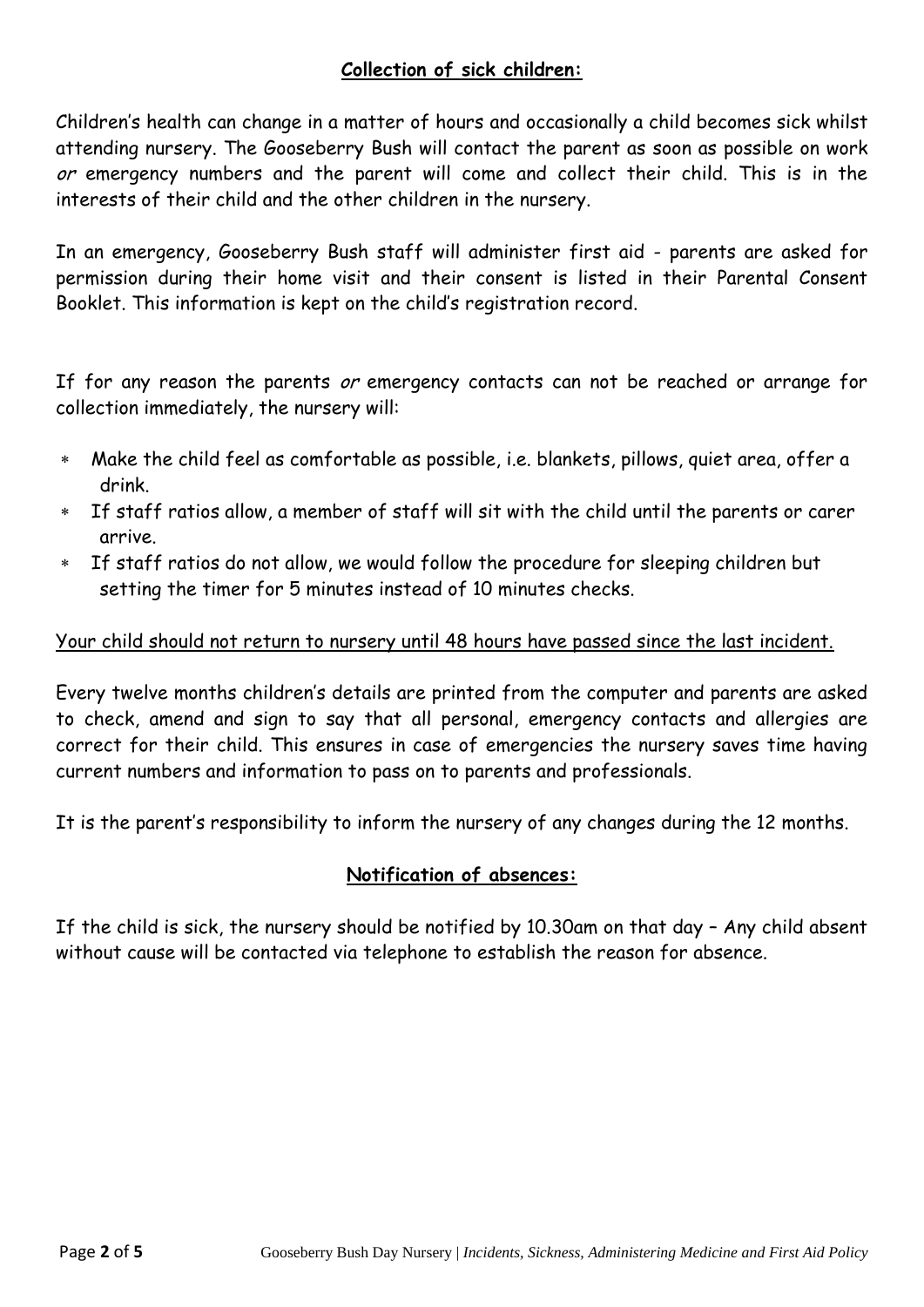#### **Administering Medicines in relation to Sickness, Accidents and Incidents:**

The Gooseberry Bush is asked by parents/carers to administer medicines to children while they are in our care. The Gooseberry Bush policy is that staff administer and store medications that are for children in our care with written permission from the parent.

The medicine should be clearly labelled by the parent if not prescribed by the doctor; staff are not allowed to label the bottles. However, the nursery can provide the parent with a label if they have forgotten to do so.

Medicines are to be kept in medicine cabinets, or refrigerated if necessary.

#### **Administering Medicines Procedure:**

Parents will be asked to fill out a form stating child's name, dosage, medicine name and time of dosage each time they bring in medicine.

When a child receives the medication, two qualified staff members are present. A qualified nursery nurse should check the label for the name of child, dosage and time against the written form filled in by the parent with another qualified member of staff. Only then, if all information agrees, will the child receive the dosage. If unsure, the manager should be consulted and/or the parents telephoned.

If non-prescription medicine such as Calpol has been administered for more than 3 consecutive days, staff and/or Manager will ask parents to consult their GP, before further dosages will be given.

#### **Staff medicines:**

Staff on any medication should inform both the senior in their room and the manager. All medicines should be kept in either:

- medicine cabinets provided or
- personal lockers

Any personal medication in the childcare rooms will result in a written warning for the relevant staff member.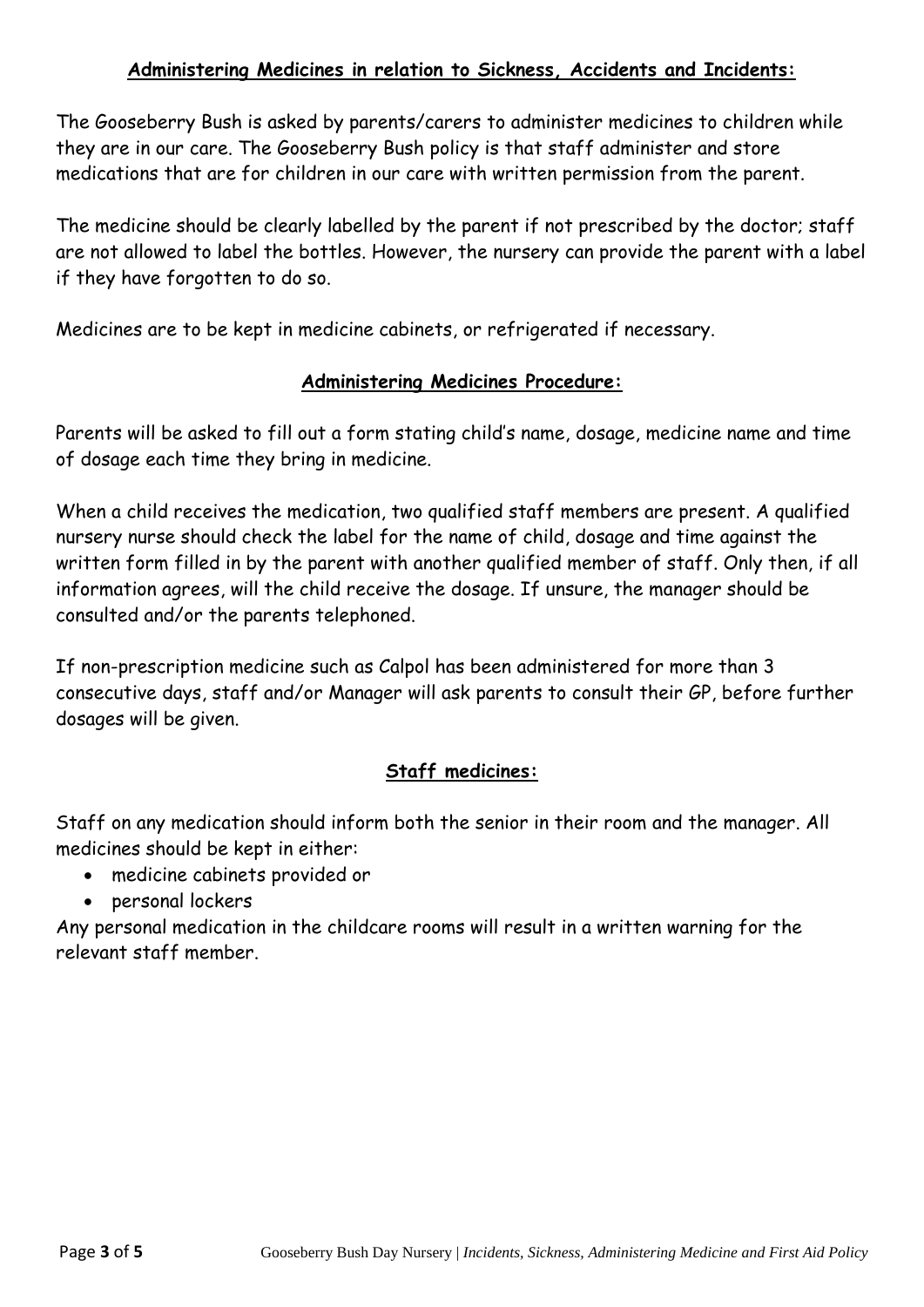## **Epipens:**

Epipens are child specific and used in the treatment of anaphylactic shock. Epipens provide a single measured dosage so there is no risk of overdose. Staff must have written consent from the parent/ carer before administrating the pen.

- All Epipens are to be stored in a lockable cupboard with the child's name clearly marked.
- A note to be made on the registration card highlighting the type of allergy and the availability of the Epipens.
- If it is necessary to administrator an Epipen, the parent/carer will be contacted without delay.
- Training from professionals will be sought if Epipen use is needed.
- The red band system may be used to identify the child more quickly.

## **Inhalers:**

Following the same procedure for Epipens except:

- Staff must only assist in a single dose from the inhaler, unless stated in Healthcare Plan by parent/doctors. (This is to prevent the risk of overdose.)
- Please note a single dose may consist of two puffs from the inhaler.

## **Incidents:**

Any child who attends the nursery with a bump, bruise or mark, the parent/carer will be asked to fill in a form about the incident.

Working in partnership with parents, the staff at the Gooseberry Bush will keep records and monitor their child. These records may form a pattern of regular occurrences, which parents or staff may not recognise as easily if not recorded, and help with identifying the child's individual needs.

A child that keeps falling over may be classed as a clumsy child and will grow out it, but another reason could be possible. The child may have poor balance or co-ordination skills: in this situation a referral may be made to the SENDCo or other professionals, so that the staff can help with this.

The records will be kept along with Parental Consent Booklets. Regular review meetings with the parents will inform the staff of the child's changing needs.

Staff will complete an incident form when a child has repeatedly harmed another child, and positive behaviour management strategies have not been working to resolve the matter. This will then be shared with the child's parents.

See our 'Safeguarding Children Policy' for more information.